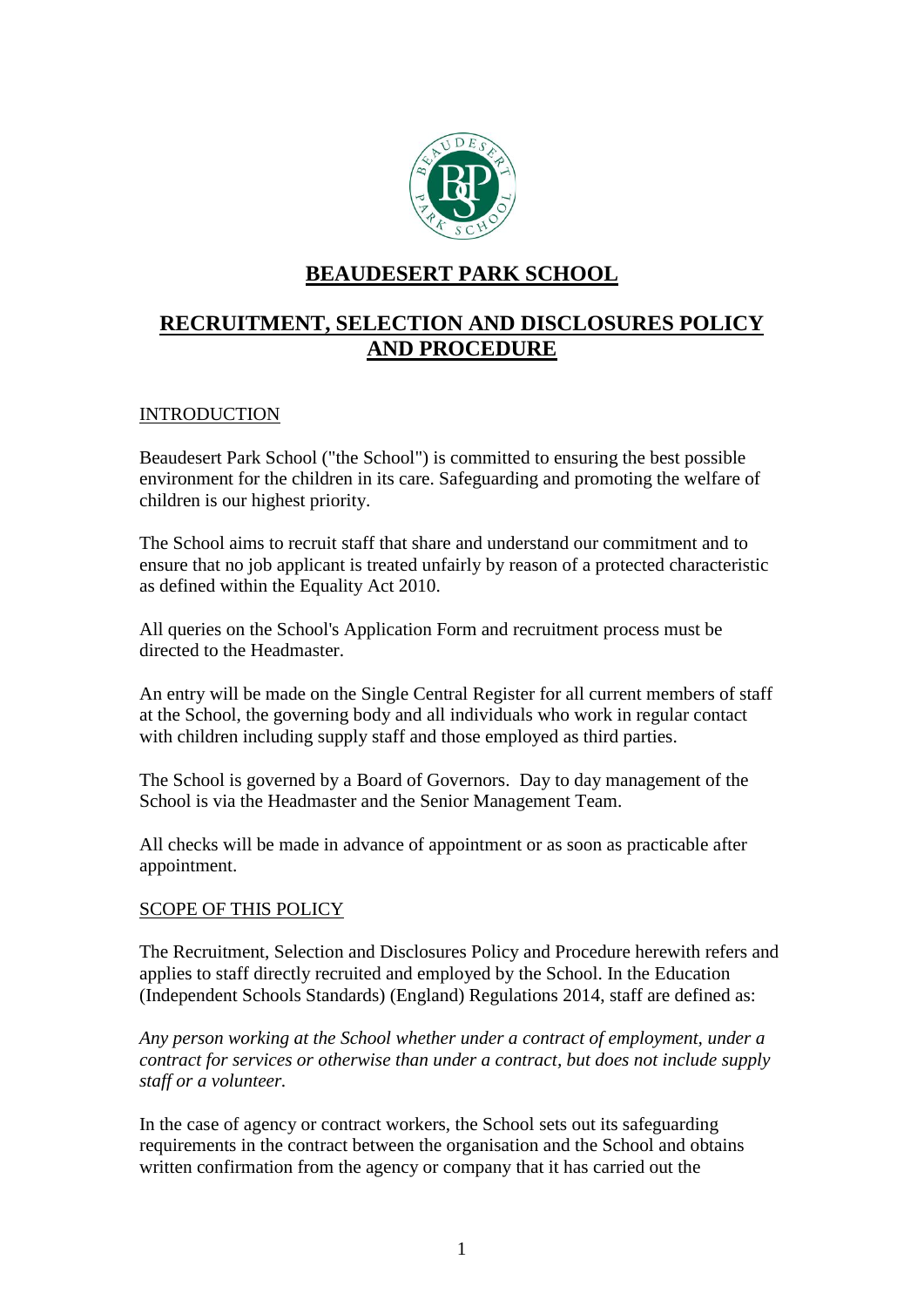appropriate checks. The School conducts identity checks on agency and contract workers on arrival in School and, in the case of agency workers which includes supply staff, the School must be provided with a copy of the DBS check for such staff.

The School will check with the relevant supply agency that the required checks have been carried out (identity, enhanced disclosure - renewed every 3 years, right to work in the UK, barred list, prohibition, qualifications, overseas checks plus, in line with KCSIE, two references, declaration of medical fitness, check of previous employment history). The Single Central Register shows these checks have been made and that the School has carried out its own identity check and has seen a copy of the disclosure (whether or not it discloses any information).

Certain individuals are automatically disqualified from acting in senior management positions within a charity. Whether an individual falls into the category of a senior management position is judged using the following criteria:

- A person who is accountable only to the governors, and who carries overall responsibility for the day-to-day management and control of the charity. At Beaudesert Park School this would be the Head.
- A person who is accountable only to the Head or the governors, and who is responsible for the overall management and control of the charity's finances. At Beaudesert Park School this would be the Finance Director.

Being disqualified means that a person can't take on, or stay in, a senior manager position – even on an interim basis, unless the Charity Commission has removed (or 'waived') the disqualification.

In respect of contractors, unchecked contractors will under no circumstances be allowed to work unsupervised in School during term time. The School will determine the appropriate level of supervision depending on the circumstances.

Any staff who TUPE transfer into the School's staff will be required to undertake the statutory requirements with regard to safer recruitment checks. If staff are transferred under TUPE (gap of three months or less and information complete) information will be passed to the new employer and a note made on the Single Central Register that details have been accepted under TUPE.

#### APPLICATION FORM

The School will accept applications from candidates completing the relevant Application Form and/or submitting a full CV.

The School will make candidates aware that all posts in the School involve some degree of responsibility for safeguarding children, although the extent of that responsibility will vary according to the nature of the post. Candidates for employed posts will receive a Job Description and Person Specification for the role applied for.

Checks will be made of previous employment history to ascertain satisfactory reasons for any gaps in employment. These checks will then be checked against references and any discrepancies discussed with the candidate.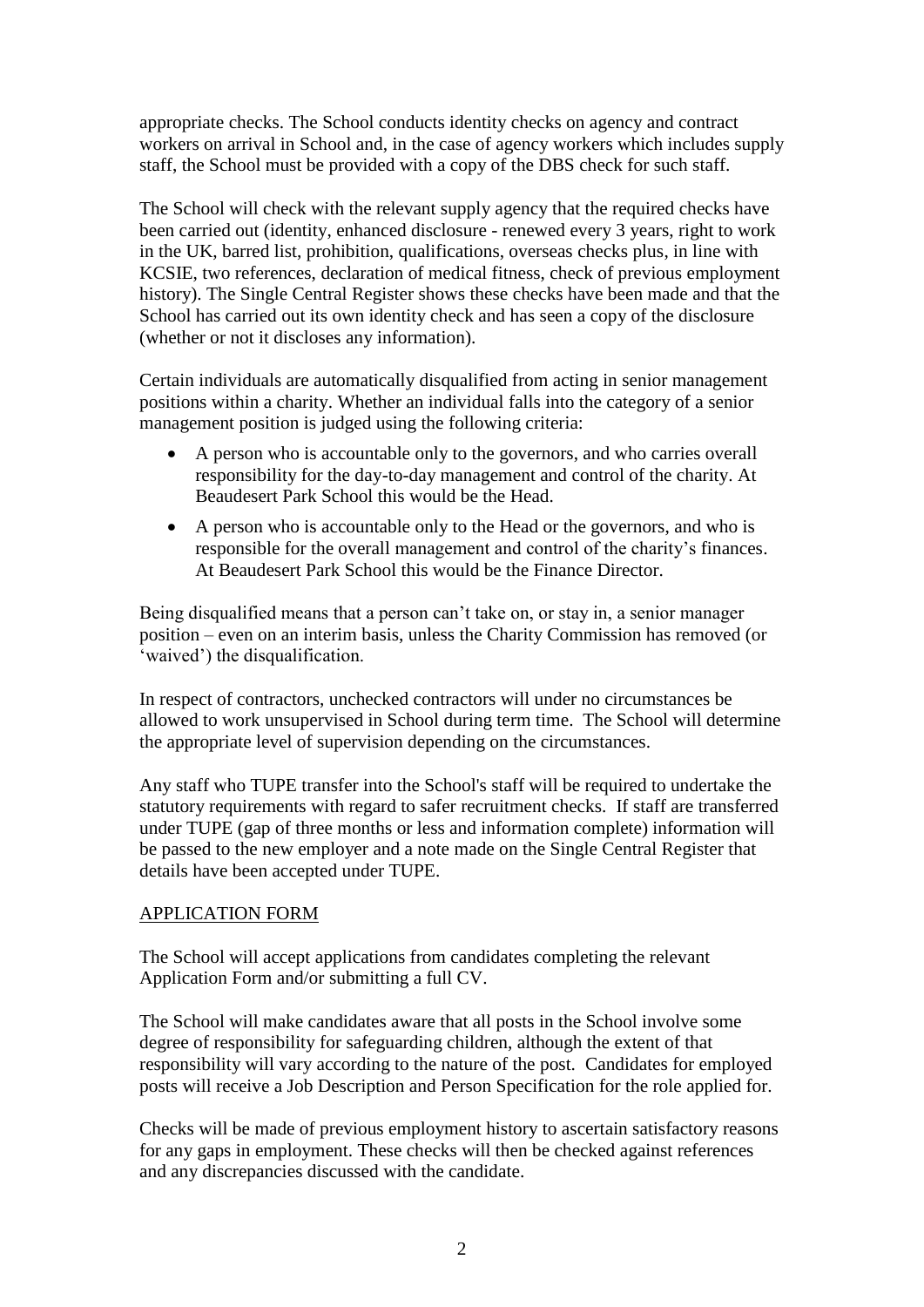As the position for which candidates are applying involves substantial opportunity for access to children, it is important that applicants provide the School with legally accurate answers. Upfront disclosure of a criminal record may not debar a candidate from appointment as the School shall consider the nature of the offence, how long ago and at what age it was committed and any other relevant factors. Information should be submitted in confidence enclosing details in a separate sealed envelope to the Headmaster, Finance Director or Head of Pre Prep. If candidates would like to discuss this beforehand, they are asked to please telephone in confidence to the Headmaster, Finance Director or Head of Pre Prep for advice.

Any unspent convictions, cautions, reprimands or warnings must be disclosed to the School. However amendments to the Exceptions Order 1975 (2013) provide that certain spent convictions and cautions are 'protected' and are not subject to disclosure to employers, and cannot be taken into account. Guidance and criteria on the filtering of these cautions and convictions can be found at the Disclosure and Barring Service website.

The successful applicant will be required to complete a Disclosure Form from the Disclosure and Barring Service ("DBS") for the position and, where appropriate, a check of the Barred List will be undertaken. Any offer of employment will be conditional on obtaining such satisfactory checks. Additionally, successful applicants should be aware that they are required to notify the School immediately if there are any reasons why they should not be working with children. This includes any staff who are disqualified from childcare or registration.

The statutory guidance "Disqualification under the Childcare Act 2006 (July 2018)" applies to those providing early years childcare or later years childcare, including before school and after school clubs, to children who have not attained the age of 8 AND to those who are directly concerned in the management of that childcare.

The School takes its responsibility to safeguard children very seriously and any staff member and/or successful candidate who is aware of anything that may affect his/her suitability to work with children must notify the School immediately. This will include notification of any convictions, cautions, court orders, reprimands or warnings he/she may receive.

Staff and/or successful candidates who are disqualified from childcare or registration may apply to Ofsted for a waiver of disqualification. Such individuals may not be employed in the areas from which they are disqualified, or involved in the management of those settings, unless and until such waiver is confirmed. Please speak to the Headmaster for more details.

Failure to declare any convictions (that are not subject to DBS filtering) may disqualify a candidate for appointment or result in summary dismissal if the discrepancy comes to light subsequently.

If the candidate is currently working with children, on either a paid or voluntary basis, the School will ask their current employer about disciplinary offences, including disciplinary offences relating to children or young persons (whether the disciplinary sanction is current or time expired), and whether the candidate has been the subject of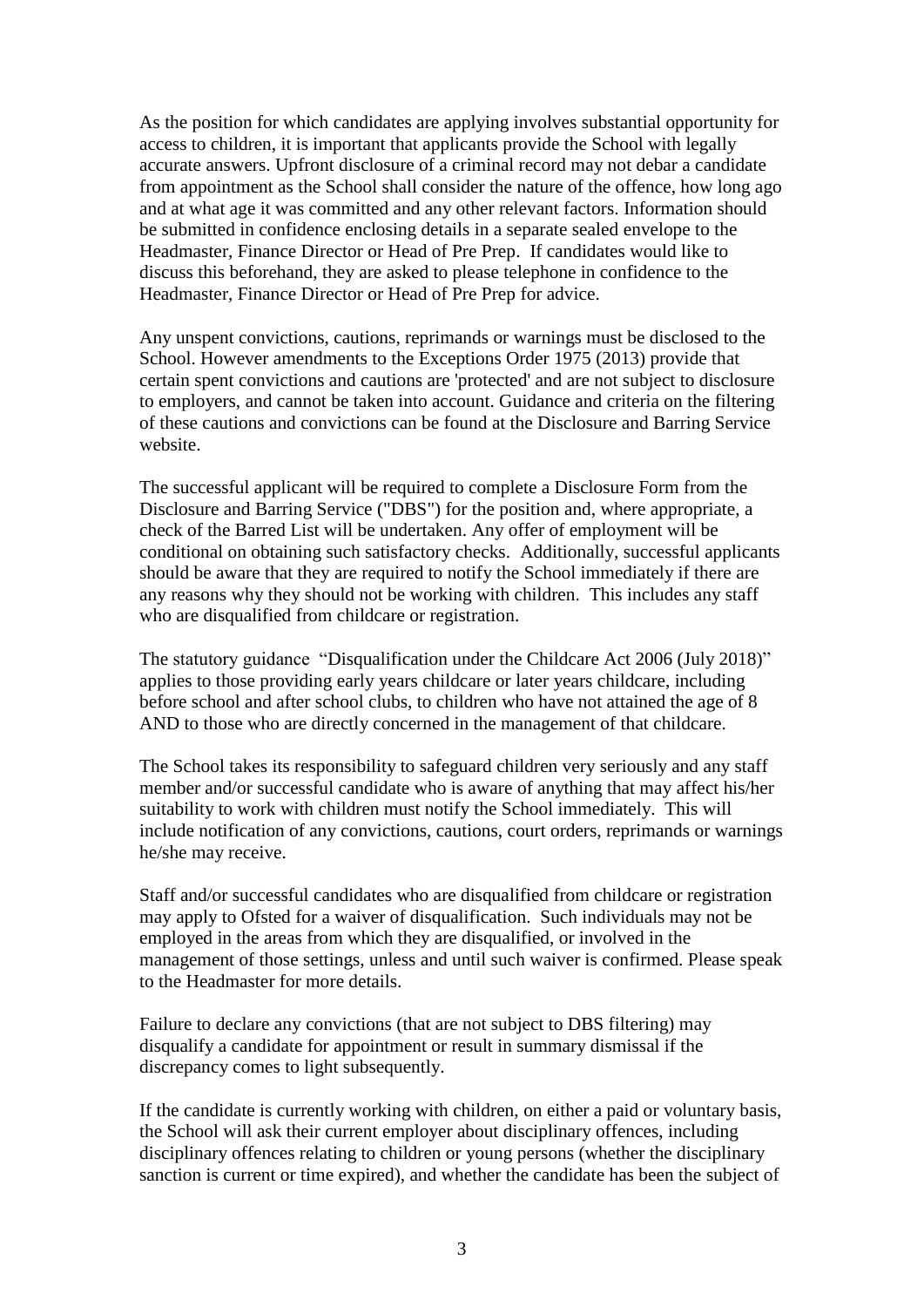any child protection allegations or concerns and if so the outcome of any enquiry or disciplinary procedure.

If the candidate is not currently working with children but has done so in the past, the School will ask the previous employer about those issues. Where neither the current nor previous employment has involved working with children, the School will still ask the current employer about the candidate's suitability to work with children. Where the candidate has no previous employment history, the School may request character references which may include references from the candidate's school or university.

All candidates should be aware that provision of false information is an offence and could result in the application being rejected or summary dismissal by the School if they have been appointed, and a possible referral to the police and/or DBS.

#### INVITATION TO INTERVIEW

The School will short list applicants according to the relevance and applicability of their professional attributes and personal qualities for the role. Short-listed applicants will then be invited to attend a formal interview at which his/her relevant skills and experience will be discussed in more detail.

Shortlisted candidates are asked to complete a self-declaration form in relation to their criminal record or information that would make them unsuitable to work with children. Self-declaration is subject to Ministry of Justice guidance on the disclosure of criminal records. Applicants are asked to sign a declaration confirming that the information they have provided is true. Where there is an electronic signature, the shortlisted candidate physically signs a hard copy of the application at the point of interview.

In most cases candidates will be interviewed at least twice for a role and at least one person interviewing will have undertaken safer recruitment training. The current staff who have safer recruitment training are the Headmaster, the Finance Director, the Deputy Head Academic, the Director of Music, the Estates Manager and the Domestic Manager Safer recruitment training is refreshed every 5 years, as recommended by the Gloucestershire Safeguarding Children Partnership.

The interview will be conducted in person, except where the candidate is overseas in which case an online video interview will be set up, and the areas which it will explore will include suitability to work with children including where appropriate, any discussion of information shared by a candidate in their self-declaration form.

Candidates with a disability who are invited to interview should inform the School of any necessary reasonable adjustments or arrangements to assist them in attending the interview.

For the appointment of the Headmaster or Finance Director, the Chair of Governors should chair a panel of at least three interviewers. The interviewers involved will be required to state any prior personal relationship or knowledge of any of the candidates and a judgement will be made by the Chair as to whether or not an interviewer should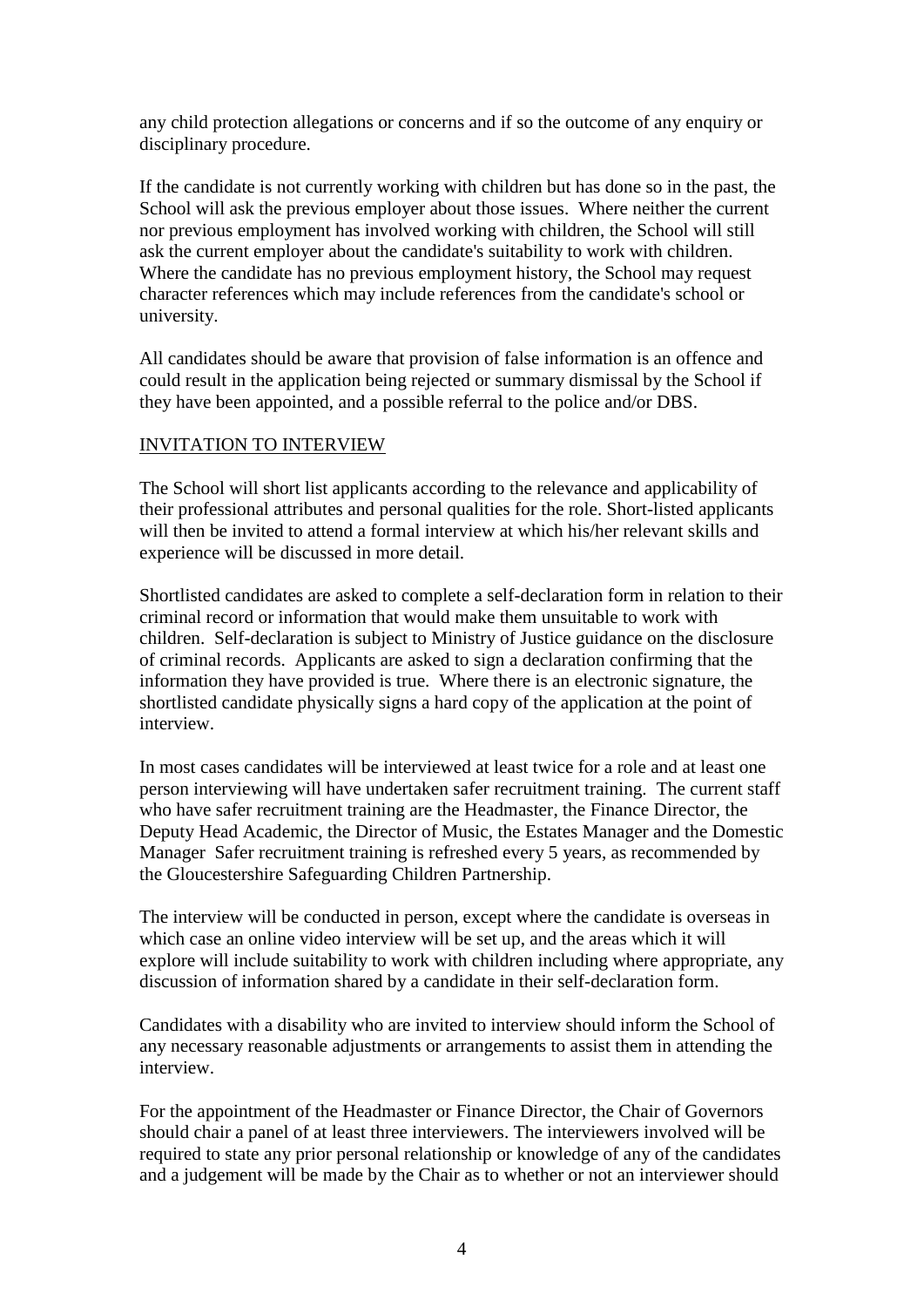withdraw from the panel. Should the Chair have a conflict of interest, the Vice Chair shall decide whether the Chair should withdraw from the panel. The final appointment of the Head should be made by the full Board.

## INTERNAL CANDIDATES

It is at the Head's discretion whether a post is open to both external and internal candidates or to internal candidates only.

In accordance with the requirements and expectations of this policy, internal candidates will be treated on an equal basis to all other candidates in terms of thoroughness and fairness.

Whether positions are advertised externally or purely internally, the Head will determine the nature of the formal application which will be required from internal candidates, ie letter of application, some or all of application form to be completed etc. Although a candidate is internal, the Head may nevertheless ask for references.

Internal candidates will follow as closely as possible the same interview and selection process as external candidates where the latter are involved. It will be at the Head's discretion, for example, whether they are required to teach a lesson or take part in activities.

For roles which are available only to internal candidates and where there are no external candidates, all candidates will follow the same process of application, interview and selection. This process will be explained clearly in advance to all internal candidates with all being required to complete all elements of that process.

While the responsibility of making appointments rests ultimately with the Head, he will always include in the process for all candidates, internal and external, consultation with senior colleagues and ensure that at least one other member of staff is involved in interviewing all candidates.

#### CONDITIONAL OFFER OF APPOINTMENT: PRE-APPOINTMENT CHECKS

Any offer to a successful candidate will be conditional upon:

- 1. Receipt of at least two satisfactory references (if these have not already been received);
- 2. Verification of identity and, where appropriate, evidence of the right to work in the UK;
- 3. Verification of professional qualifications that are necessary or relevant for the post (e.g. sight of the original or certified copy of certificates, diplomas etc). Where originals or certified copies are not available, written confirmation of the relevant qualifications must be obtained by the candidate from the awarding body.
- 4. A satisfactory enhanced DBS check and, if appropriate, a check of the Barred List maintained by the DBS;
- 5. For a candidate to be employed as a teacher, a check that the candidate is not subject to a prohibition order issued by the Secretary of State or any sanction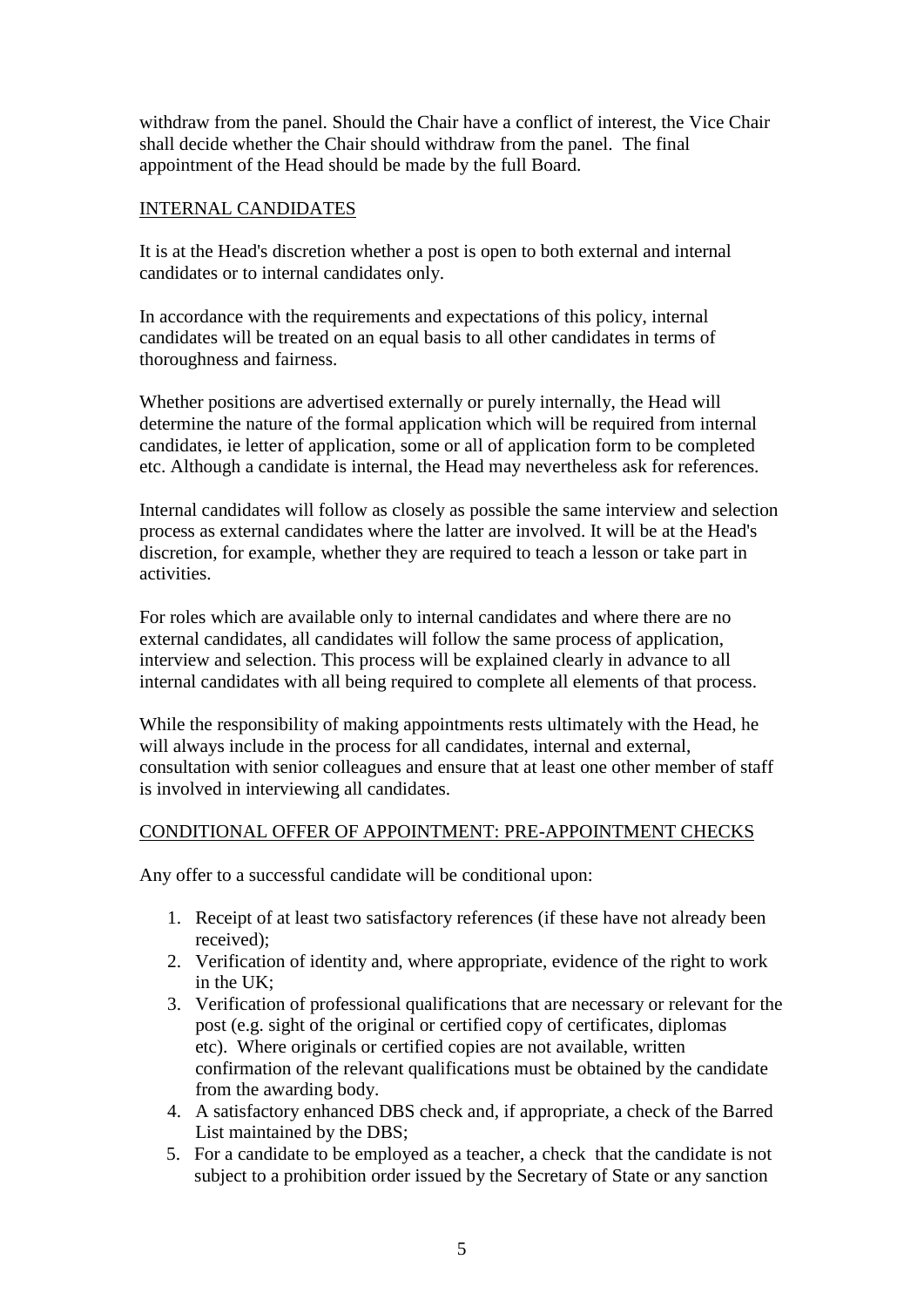or restriction imposed (that remains current) by the historic General Teaching Council for England before its abolition in March 2012. Teaching work is defined in The Teachers' Disciplinary (England) Regulations 2012 to encompass:

- \* Planning and preparing lessons and courses for pupils
- \* Delivering lessons to pupils
- \* Assessing the development, progress and attainment of pupils
- \* Reporting on the development, progress and attainment of pupils;
- 6. Verification of successful completion of statutory induction period (for teaching posts - applies to those who obtained QTS after 7 May 1999);
- 7. Where the successful candidate has worked or been resident overseas in the previous 5 years, such checks and confirmations as the School may consider appropriate so that any relevant events that occurred outside the UK can be considered. This shall include the candidate providing the School with proof of his/her past conduct as a teacher in the form of a letter of professional standing from the professional regulating authority in the country in which s/he has worked;
- 8. Confirmation in writing of satisfactory medical fitness;
- 9. Receipt of a signed Staff Disqualification Declaration form, if applicable, showing that the candidate is not disqualified from providing childcare as set out in the statutory guidance "Disqualification under the Childcare Act 2006 (July 2018)".
- 10. For a candidate to be employed into a senior management position as set out above under "Scope of this Policy", receipt of a signed "senior charity manager positions: automatic disqualification declaration" confirming that the candidate is not disqualified from acting in a senior management position for a charity in accordance with the automatic disqualification rules for charities.
- 11. Where the successful candidate will be taking part in the management of the School, a check will be carried out under section 128 of the Independent Educational Provision in England (Prohibition on Participation in Management) Regulations 2014. This applies to all Governors, Senior Management Team and teaching heads of department;

It is the School's practice that a successful candidate must complete a pre-employment health questionnaire. The information contained in the questionnaire will then be held by the School in strictest confidence and processed in accordance with the School's Privacy Notice and Data Protection Policy for Staff. This information will be reviewed against the Job Description and the Person Specification for the particular role, together with details of any other physical or mental requirements of the role i.e. proposed workload, extra-curricular activities, and/or layout of the School.

The School is aware of its duties under the Equality Act 2010. No job offer will be withdrawn without first consulting with the applicant, considering medical evidence and considering reasonable adjustments.

#### REFERENCES

The School will seek the references referred to above for successful candidates (including internal applicants) and may approach previous employers for information to verify particular experience or qualifications. One of the references must be from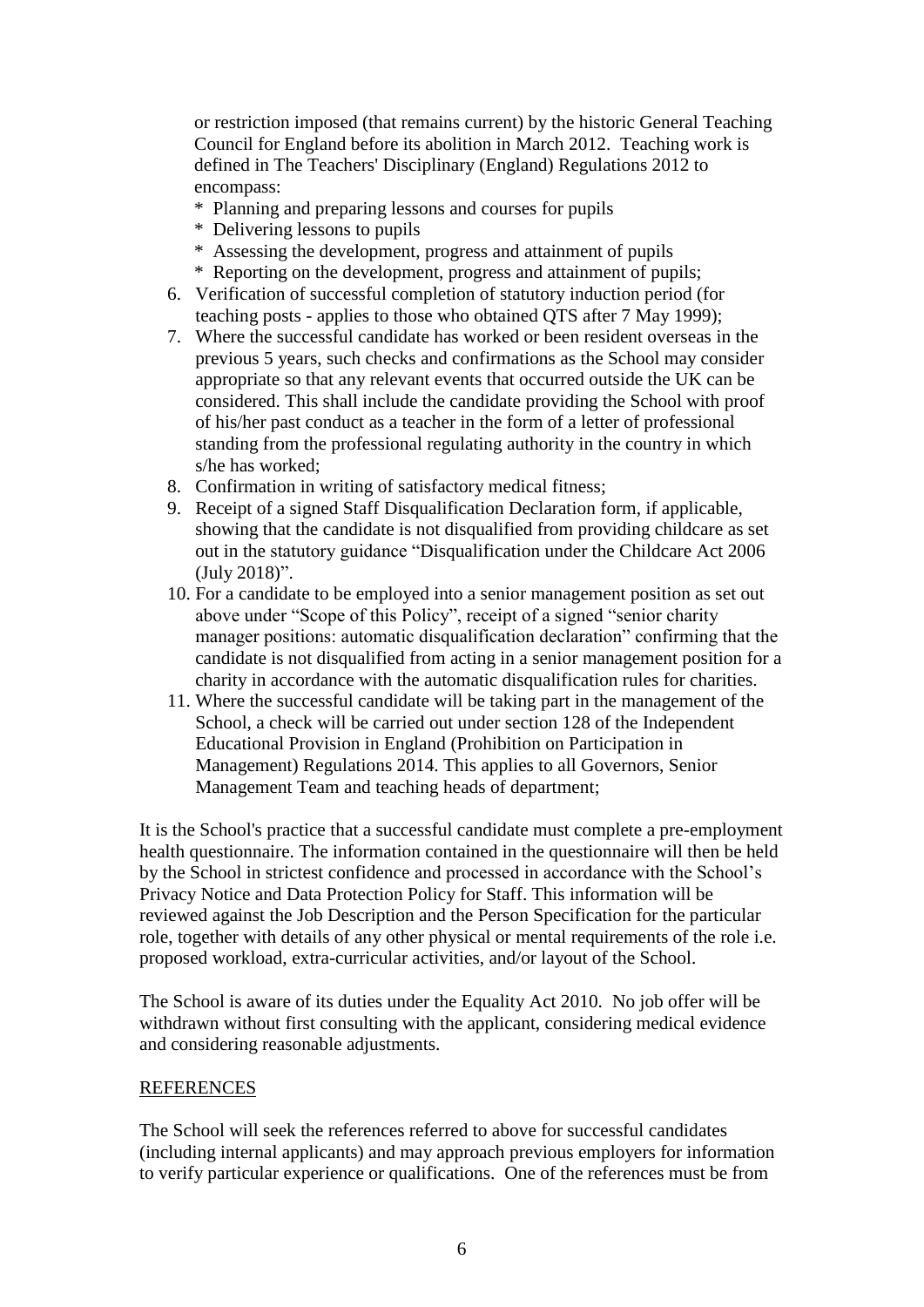the applicant's current or most recent employer (where they have one). References must be received by a senior person with appropriate authority. If the candidate does not wish the School to take up references in advance of the interview, they should notify the School at the time of applying.

The School will ask all referees if the candidate is suitable to work with children.

The School will only accept references obtained directly from the referee and it will not rely on references or testimonials provided by the applicant or on open references or testimonials. Where references are received electronically, the School will ensure they originate from a legitimate source.

The School will compare any information provided by the referee with that provided by the candidate on the Application Form and in the interview. Any inconsistencies will be discussed with the candidate.

### CRIMINAL RECORDS POLICY

The School will refer to the Department for Education ("DfE") document, 'Keeping Children Safe in Education' September 2021 and any amended version in carrying out the necessary required DBS checks.

The School complies with the provisions of the DBS Code of Practice, a copy of which may be obtained on request or accessed here:

#### [https://www.gov.uk/government/publications/dbs-code-of-practice.](https://www.gov.uk/government/publications/dbs-code-of-practice)

#### DBS Update Service

Where an applicant subscribes to the DBS Update Service the applicant must give consent to the School to check there have not been changes since the issue of a disclosure certificate. A barred list check may still be required if the original certificate did not include barred list information.

#### If disclosure is delayed

A short period of work is allowed under controlled conditions, at the Head's discretion. However, if an 'enhanced disclosure' is delayed, the Head may allow the member of staff to commence work:

- Without confirming the appointment;
- After a satisfactory check of the barred list if the person will be working in regulated activity and all other relevant checks (including any appropriate prohibition checks) having been completed satisfactorily;
- Provided that the DBS application has been made in advance;
- With appropriate safeguards taken (including suitable supervision);
- Safeguards reviewed at least every two weeks by the Headmaster or Finance Director and member of staff;
- The person in question is informed what these safeguards are;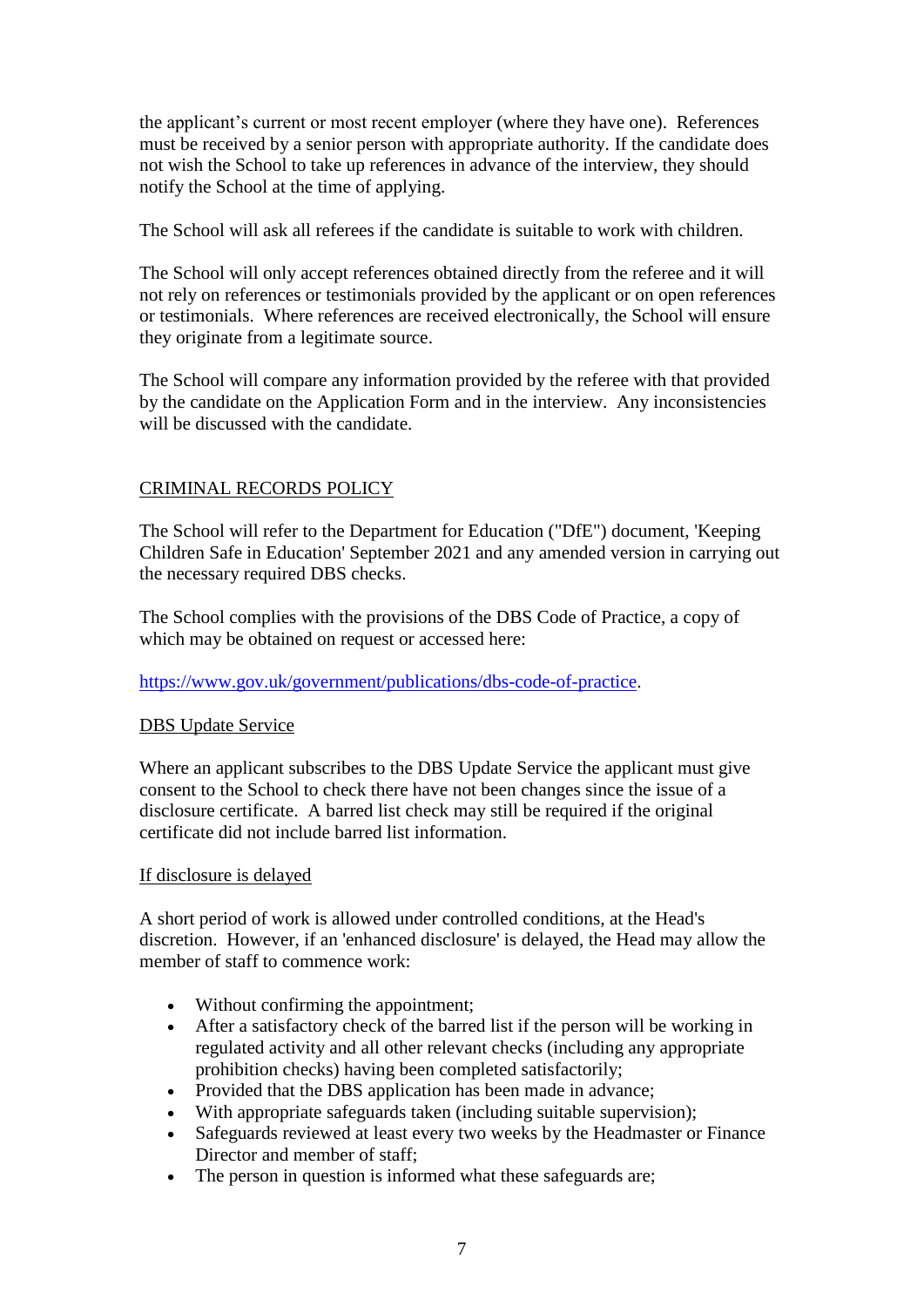A written Risk Assessment summarising the above measures is placed on the employee's personnel file and a note is added to the single central register to that effect.

## RETENTION, SECURITY OF RECORDS AND DATA PROTECTION **OBLIGATIONS**

The School will comply with its obligations regarding the retention and security of records in accordance with the DBS Code of Practice and its obligations under its Data Protection Policy. Copies of DBS certificates will not be retained for longer than 6 months.

The School will comply with its data protection obligations in respect of the processing of criminal records information. More information on this is included in the Staff Privacy Notice and the Data Protection Policy for Staff.

This policy can be made available in large print or other accessible format if required.

| <b>Authorised by</b>                |                                                                 |
|-------------------------------------|-----------------------------------------------------------------|
|                                     | C Kay                                                           |
|                                     | <b>Chair of Governance &amp; Compliance</b><br><b>Committee</b> |
| <b>Date</b> $23^{rd}$ November 2021 |                                                                 |
| <b>Approved by</b>                  |                                                                 |
|                                     | M Pyper                                                         |
|                                     | <b>Chair of Governors</b>                                       |
| Date 23rd November 2021             |                                                                 |
|                                     |                                                                 |
| <b>Last Reviewed</b>                | November 2020                                                   |
| <b>Next Review</b>                  | November 2022                                                   |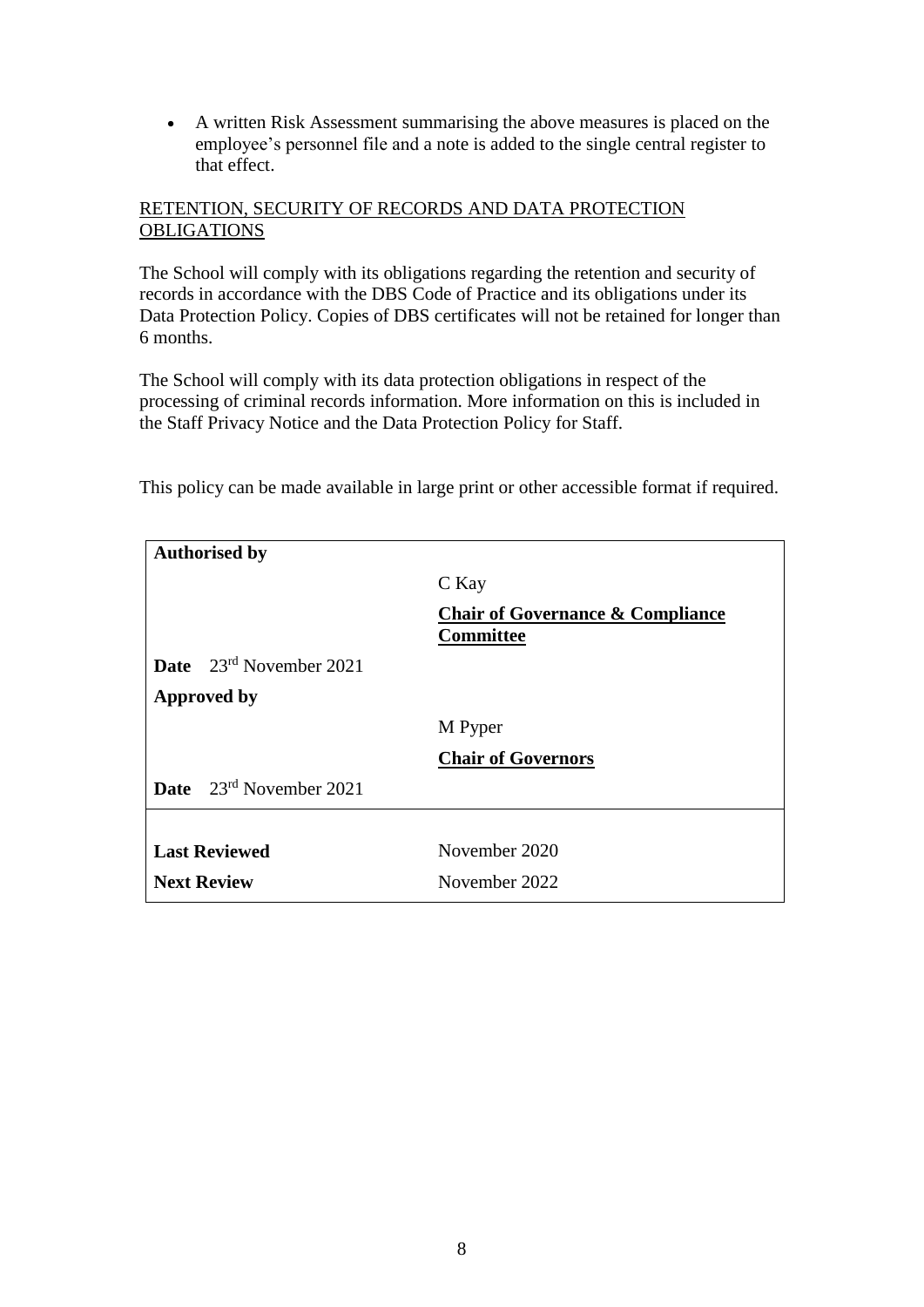## APPENDIX 1

#### POLICY ON THE RECRUITMENT OF EX-OFFENDERS

The School will not unfairly discriminate against any candidate for employment on the basis of conviction or other details revealed. The School makes appointment decisions on the basis of merit and ability. If an individual has a criminal record this will not automatically bar him/her from employment within the School. Instead, each case will be decided on its merits in accordance with the objective assessment criteria set out below.

All candidates should be aware that provision of false information is an offence and could result in the application being rejected or summary dismissal if they have been appointed, and a possible referral to the police and/or DBS.

Under the relevant legislation, it is unlawful for the School to employ anyone who is included on the lists maintained by the DBS of individuals who are considered unsuitable to work with children. In addition, it will also be unlawful for the School to employ anyone who is the subject of a disqualifying order made on being convicted or charged with the following offences against children: murder, manslaughter, rape, other serious sexual offences, grievous bodily harm or other serious acts of violence. It is also unlawful for the School to knowingly employ someone who works in the relevant settings and is disqualified from providing childcare under the statutory guidance "Disqualification under the Childcare Act 2006 (July 2018)".

It is a criminal offence for any person who is disqualified from working with children to attempt to apply for a position within the School. The School will report the matter to the Police and/or the DBS if:

- the School receives an application from a disqualified person;
- is provided with false information in, or in support of an applicant's application; or
- the School has serious concerns about an applicant's suitability to work with children.

In the event that relevant information (whether in relation to previous convictions or otherwise) is volunteered by an applicant during the recruitment process or obtained through a disclosure check, the School will consider the following factors before reaching a recruitment decision:

- whether the conviction or other matter revealed is relevant to the position in question;
- whether the conviction or caution is 'protected' as defined by the Rehabilitation of Offenders Act 1974 (Exceptions) Order 1975 (Amendment) (England and Wales) Order 2020 (if yes, it will not be taken into account);
- the seriousness of any offence or other matter revealed;
- the length of time since the offence or other matter occurred;
- whether the applicant has a pattern of offending behaviour or other relevant matters;